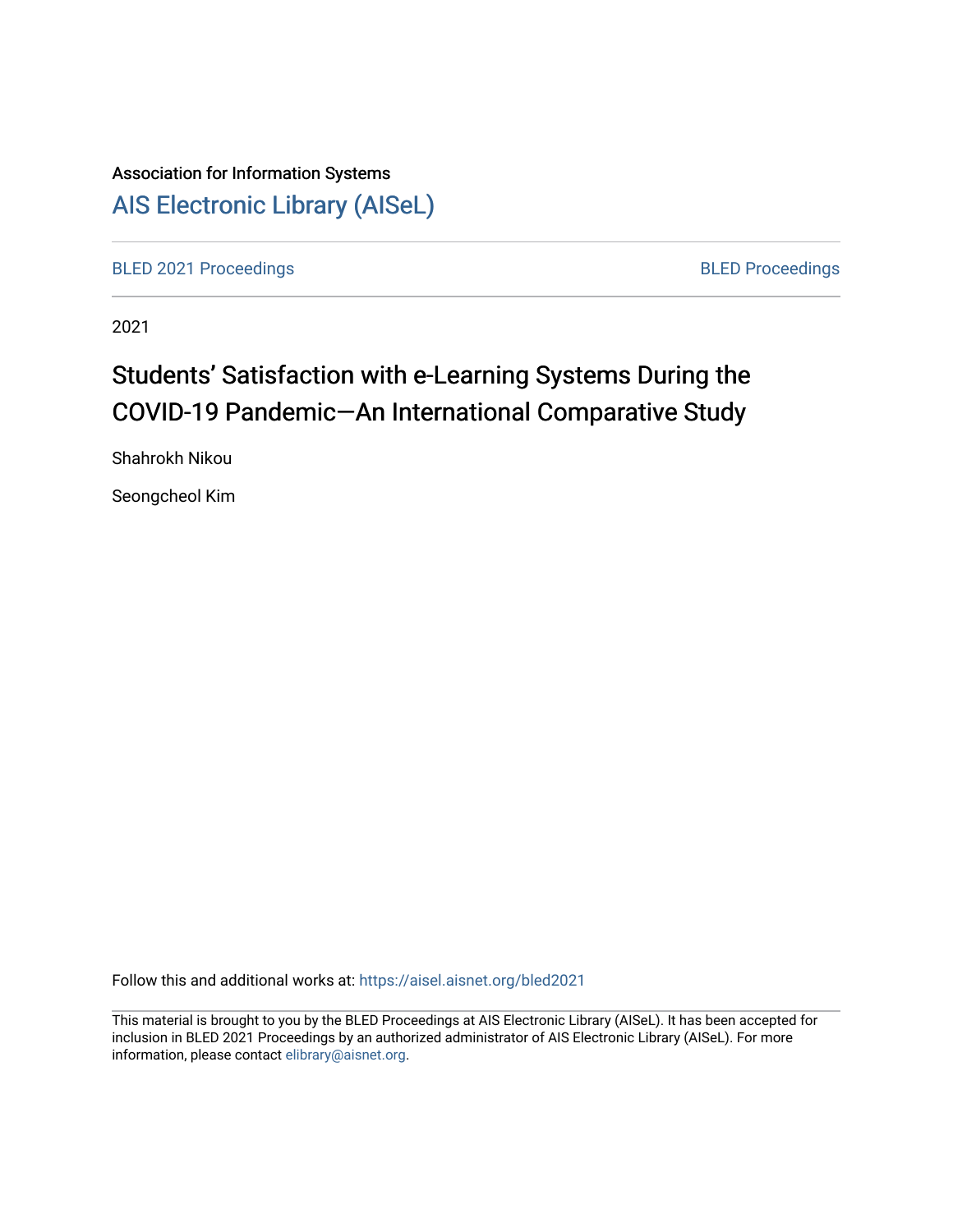## **STUDENTS' SATISFACTION WITH E-LEARNING SYSTEMS DURING THE COVID-19 PANDEMIC—AN INTERNATIONAL COMPARATIVE STUDY**

#### SHAHROKH NIKOU<sup>1</sup> & SEONGCHEOL KIM<sup>2</sup>

<sup>1</sup>Åbo Akademi University, Faculty of Social Sciences, Business and Economics, Turku, Finland, and Stockholm University, Stockholm, Sweden; e-mail: shahrokh.nikou@abo.fi <sup>2</sup>Korea University, Seoul, Korea; email: hiddentrees@korea.ac.kr

**Abstract** In response to the global COVID-19 situation, quarantine measures have been implemented at the educational institutions around the world. This paper aims to determine the antecedent factors predicting the university students' satisfaction with e-learning systems during the COVID-19 situation. We used structural equation modelling (SEM) and evaluated a conceptual model on the basis of a sample of university students from Finland ( $n = 131$ ) and South Korea ( $n = 114$ ). The SEM results showed that the COVID-19 related factors, i.e., COVID-19 awareness, perceived challenges during COVID-19 and the educational institutions' preparedness indirectly influence the satisfaction with e-learning systems. Moreover, we found a statistically significant moderating effect of course design quality, and instructor's teaching style between the COVID-19 related factors and the satisfaction with e-learning systems. The implications of these results for the management of e-learning systems are discussed.

**Keywords:** COVID-19, distance learning, e-Learning, higher education, learning management systems



DOI https://doi.org/10.18690/978-961-286-485-9.8 ISBN 978-961-286-485-9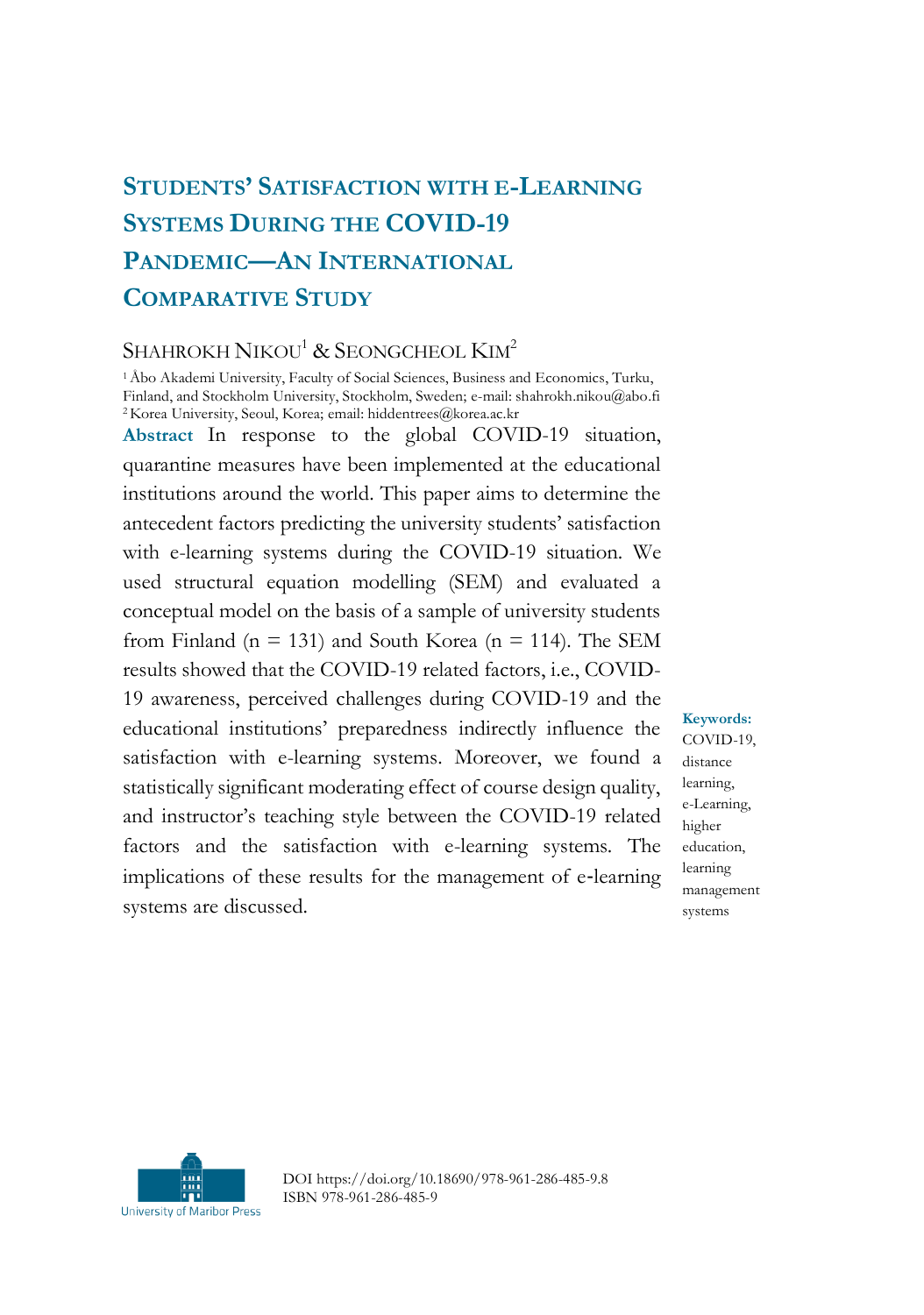#### **1 Introduction**

As a result of the introduction of emerging digital technology, new possibilities for learning and teaching have emerged (Aavakare and Nikou, 2020). Higher education institutions use information and communications technology (ICT) to deliver contents for education and learning (Nikou and Aavakare, 2021). Due to COVID-19 pandemic, e-learning has become an emerging paradigm of modern education once again (Arafat et al., 2020; Sun et al., 2008). E-learning relies on the use of advanced digital technologies such as learning management systems (e.g., Moodle) to deliver learning materials and educational content. Given the relatively recent situation in terms of COVID-19 pandemic worldwide, e-learning and the use of learning management systems (LMS) have become increasingly important and a natural tool for providing distance learning/education (Radha et al., 2020). Literature shows that different factors impact students' satisfaction with e-learning systems. The factors include course design quality and instructors' teaching style, learning style (Lu and Chiou, 2010), content and interface of e-learning (Al-Rahmi et al., 2015), instruction medium and course content (Peng and Samah, 2006).

However, in relation to COVID-19, new factors such as COVID-19 awareness, perceived challenges during COVID-19 and educational institutions' preparedness have emerged, demonstrating a significant impact on the satisfaction of students with e-learning (Alea et al., 2020; Nikou and Maslov, 2021). Since students' satisfaction with e-learning system has a significant impact on the intention to use learning educational tools (Ramayah and Lee, 2012), the aim of this paper is to explore factors influencing the satisfaction of university students with e-learning systems. More importantly, we aim to explore factors, which are related to the COVID-19 pandemic. We argue that more research is needed to better understand the underlying impact of COVID-19 related factors in higher education. Hence, we conduct a comparative empirical research, collecting data from Finnish and South Korean university students to address this issue.

The research questions guiding this study are: "in relation to the COVID-19 pandemic, what factors are associated with the students' satisfaction with e-learning systems?" and "What are the similarities and differences between Finnish and South Korean university students in terms of their satisfaction with e-learning?" To address these RQs, we develop an integrated theoretical model that encompasses factors in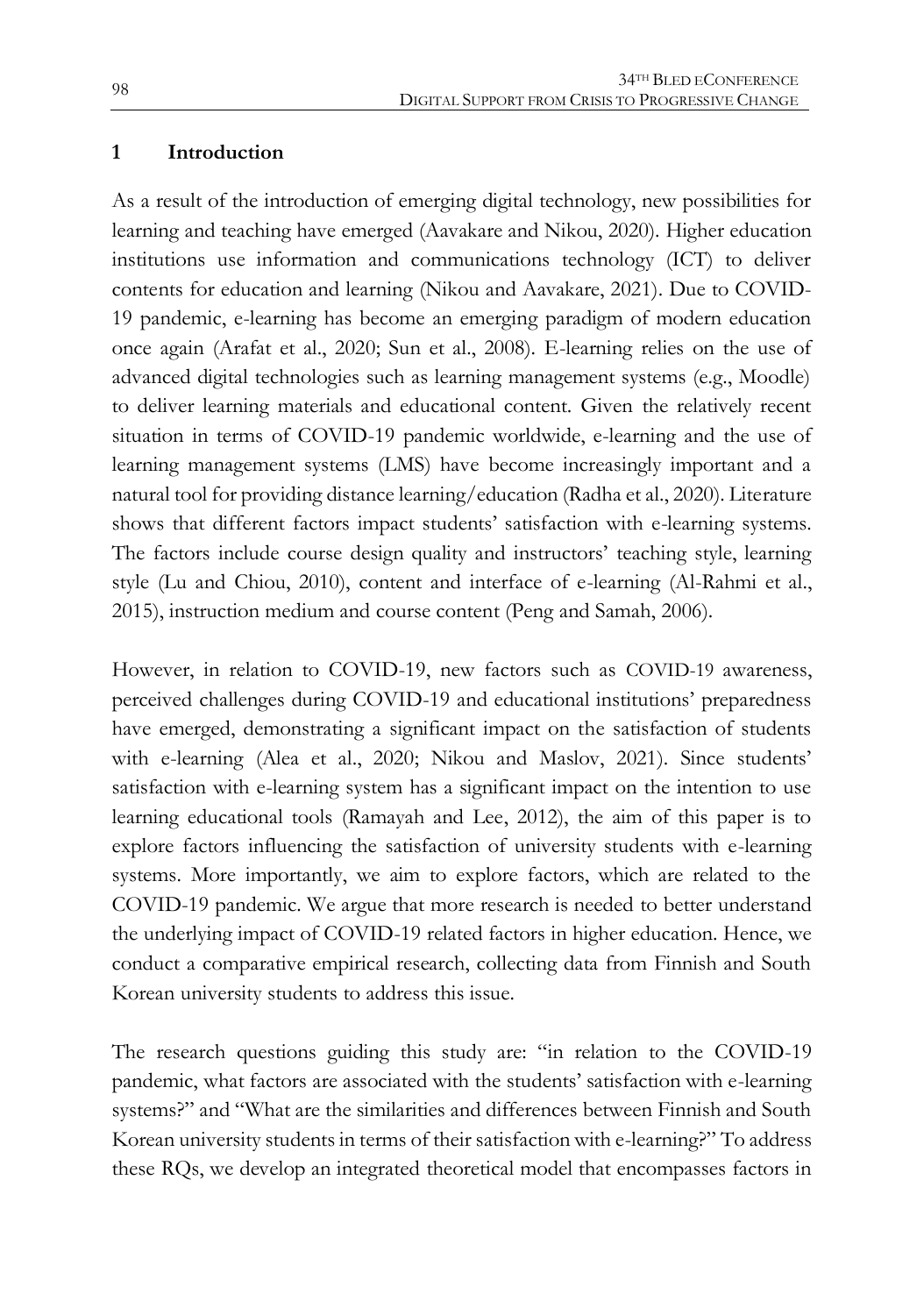relation to COVID-19 situation and some other general factors and examine the model through structural equation modelling (SEM).

#### **2 Literature Review and Hypotheses Development**

E-learning, widely employed in many educational institutions, is an activity of selflearning and a paradigm of teaching and learning to complement face-to-face learning (Aboagye et al., 2021). It facilitates active and independent learning of the learners and provides many opportunities for self-learning. Several factors such as efficiency, reliability and quality of e-learning systems (Almaiah et al., 2020), accessibility and academic issues and the learner motivation (Aboagye et al., 2021) contribute to the usage of such systems and ultimately students' satisfaction level. Specifically, during COVID-19 pandemic where there is almost no physical presence nor social interactions between learners and instructors (Almaiah et al., 2020), the effect of such factors might become even more important. Alea et al. (2020) showed that there are multiple challenges in terms of the educational preparedness to facilitate distance and independent learning during the COVID-19. Moreover, ICT and Internet connection used by the educational institutions for e-learning may become unreliable and unable to meet the requirement for e-learning in this pandemic situation (Favale et al. 2020). Thus, instructors may have to adopt new teaching style to comply with the limitation and resections imposed by the current situation. As such, we discuss the factors associated with COVID-19 and linked to educational institutions, which are assumed to influence satisfaction with e-learning systems.

## **2.1 Instructors' Teaching Style**

In the higher education, the instructors' teaching style is considered to be central in the success of the e-learning education. Al-Busaidi and Al-Shihi (2010, p. 1) argued that the success of e-learning relies on the instructors' acceptance of the learning management systems, which in turns promotes learners to use LMSs. Moreover, Volery and Lord (2000) argued that, for the students' satisfaction with e-learning systems, instructors must have several competences such as a good control over IT used for teaching and learning as well as to possess sufficient technical abilities to solve potential students' IT-related technical issues. Moreover, an instructor is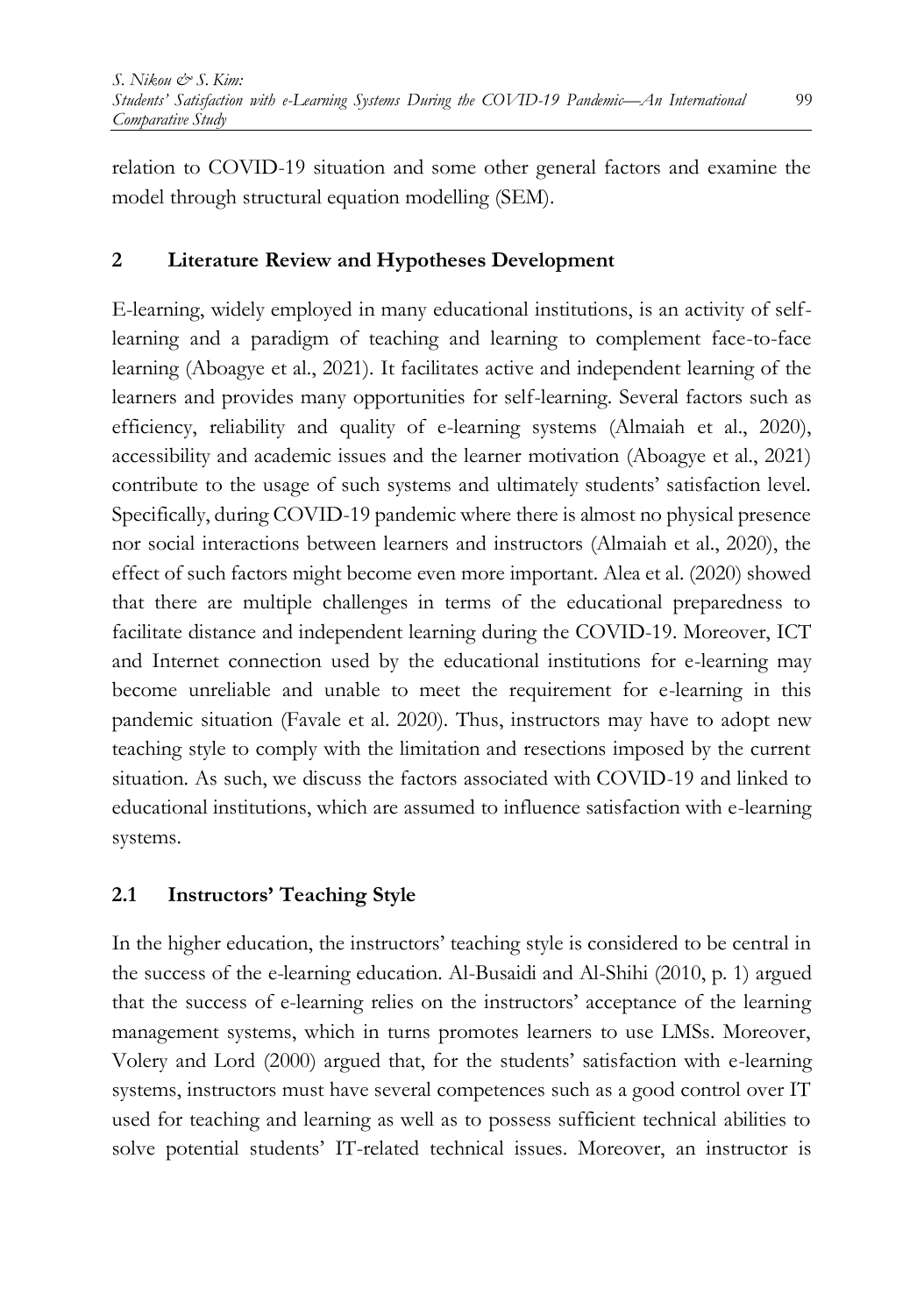required to adopt interactive teaching style and encourage students to interact with their peers, hence, we make a hypothesis that:

**H1:** *Instructors' teaching style has a positive effect on the students' satisfaction with e-learning systems*

## **2.2 Course Design Quality**

The quality of the course design depends on what is involved in the course, such as course data, educational goals, course layout (Wrigh, 2003). It has been found that course design quality might influence the satisfaction with the e-learning systems (Martín-Rodríguez et al., 2015). Liu and Chu (2010) argued that design quality can be used as a measure of the information quality and the course content quality. Moreover, Uppal et al. (2018) and Garavan et al. (2010) showed that the supportiveness of the overall service, information quality, system quality, content quality and learner support are different aspects of e-learning quality; thus, impacting the use of and the satisfaction with e-learning systems. Hence, we make a hypothesis that:

**H2:** *Course design quality has a positive effect on the students' satisfaction with e-learning systems*

## **2.3 COVID-19 Related Factors**

Alea et al. (2020) examined the perception of teachers about the preparedness and challenges faced by higher education institutions when e-learning is implemented and found several antecedent factors including (i) COVID-19 awareness, (ii) the educational institutions preparedness to conduct distance learning, and (iii) perceived challenges during COVID-19 in distance learning education. In this study, based on literature discussions provided earlier, and following the recent study conducted by Alea et al. (2020), we use all three COVID-19 related constructs to examine the students' satisfaction with e-learning systems. In addition, in higher education, factors associated with COVID-19 are understood both as factors associated with the individual's background, requiring one to engage solely in distant e-learning, and as intermediate factors that affect how the e-learning process is conducted. Thus, we include other factors such as (i) instructors' teaching style and (ii) course design quality in our proposed conceptual model. Hence, we make the following hypotheses that: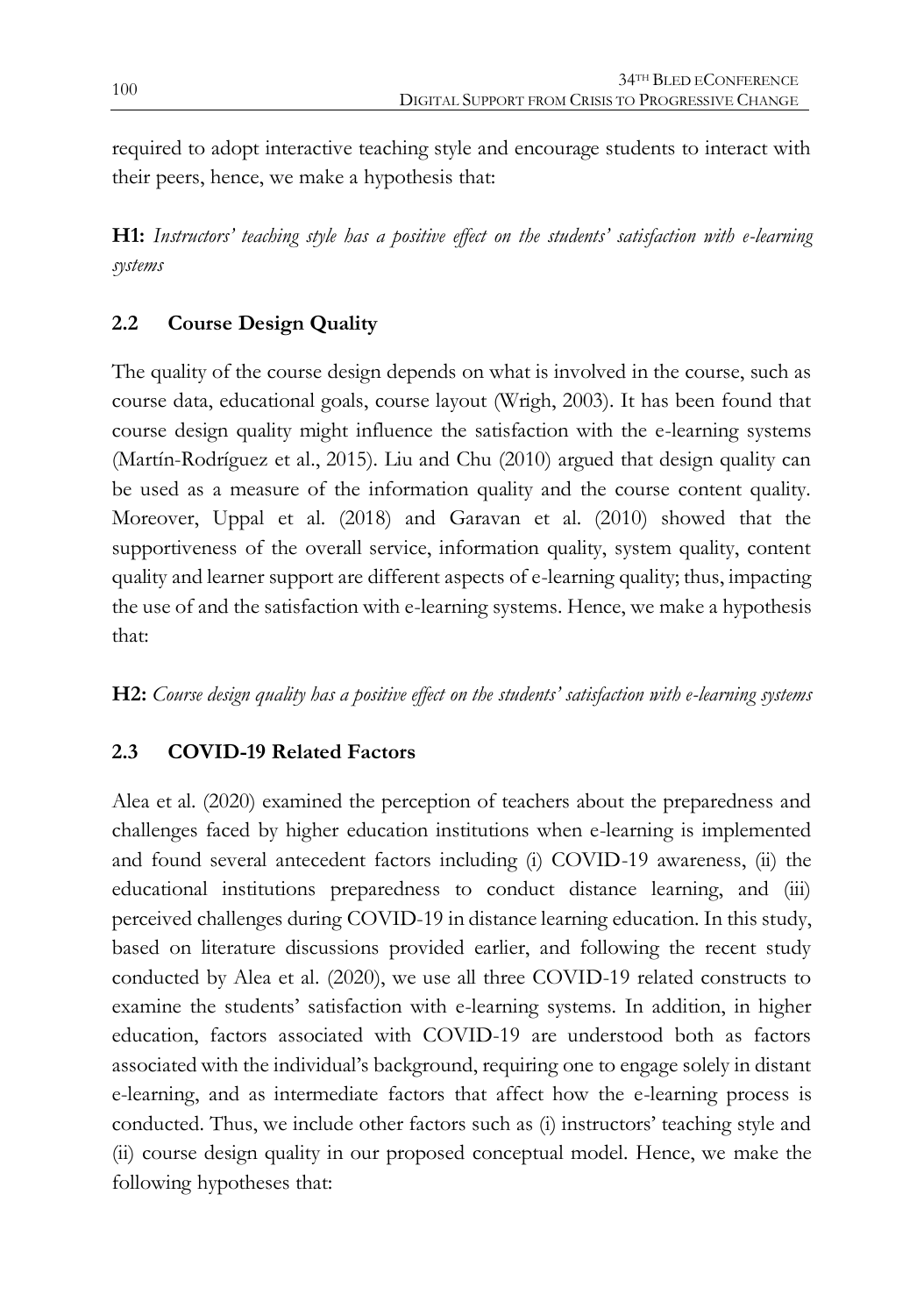**H3a:** *COVID-19 awareness has a positive effect on the instructors' teaching style*

**H3b:** *COVID-19 awareness has a positive effect on the course design quality*

**H4a:** *Perceived challenges during COVID-19 has a negative effect on the instructors' teaching style*

**H4b:** *Perceived challenges during COVID-19 has a negative effect on the course design quality*

**H5a:** *The educational institutions' preparedness has a positive effect on the instructors' teaching style*

**H5b:** *The educational institutions' preparedness has a positive effect on the course design quality*

However, in all the above stated hypotheses and as a null hypothesis, we assume that there is no difference between Finnish and South Korean students in any of the measured factors/constructs.

#### **2.4 Satisfaction with e-Learning Systems**

Student–student interaction, effective support, learning materials, teaching style, education and learning environment all can influence students' satisfaction with elearning systems (Benigno and Trentin, 2000). Moreover, Almaiah et al. (2020), asserted that the provision and usage of online learning materials in e-learning system becomes the main challenge for many universities during COVID-19 pandemic. The authors further demonstrate that, there are four general challenges in relation to the use of e-learning systems and students' performance and consequently their satisfaction: technological challenges, individual challenges, cultural challenges and course challenges. In our proposed conceptual model, students' satisfaction with elearning systems is the dependent variable (see Figure 1).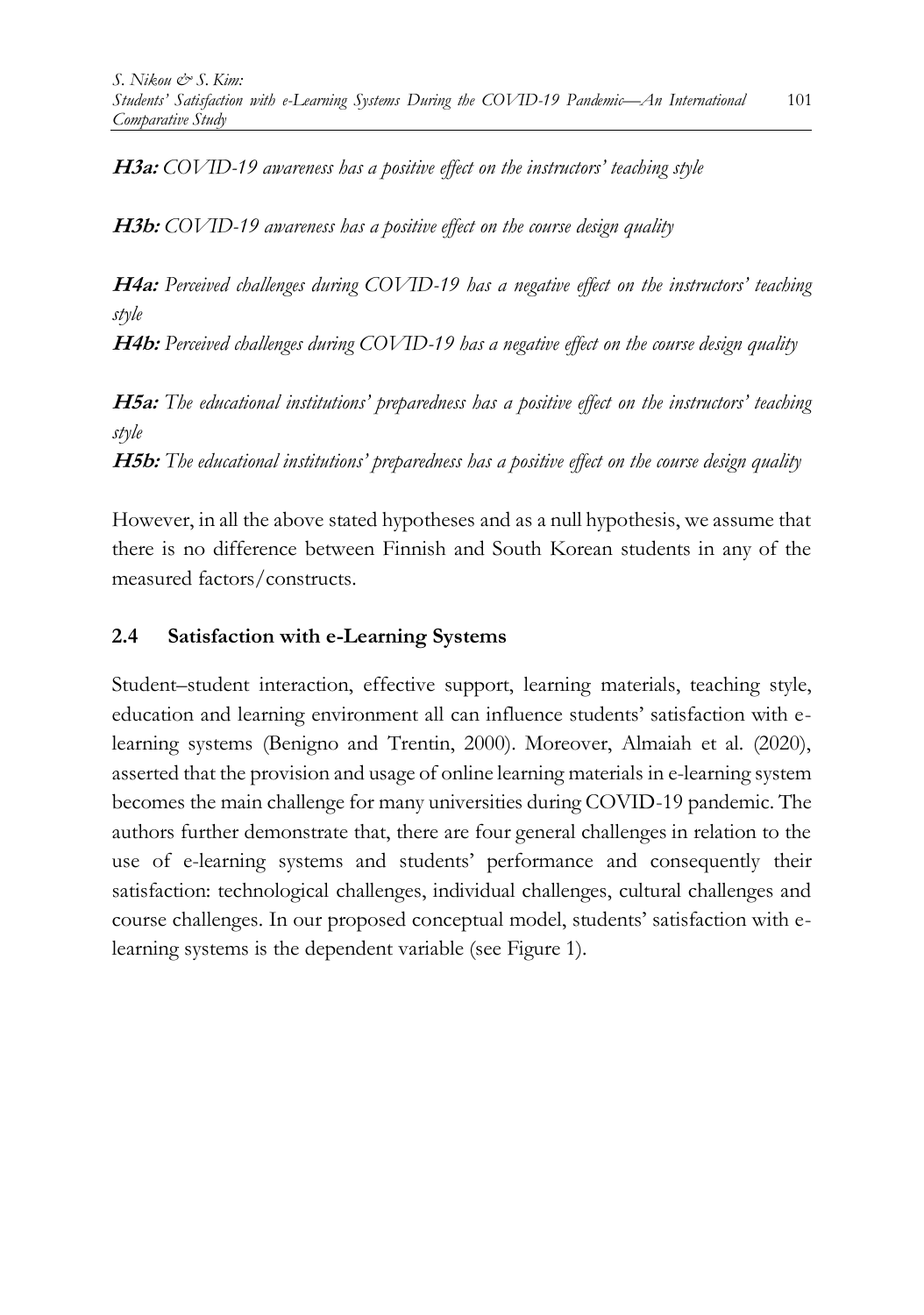

**Figure 1: Conceptual Model.**

#### **3 Research Methodology**

#### **3.1 Data Collection and Instrument**

This is an international comparative study and we collected data from Finland and South Korea. The main reason for selecting these two countries is due to the fact that they are frontrunner in using digital technology in their educational systems, in addition to many other similarities in the use of advanced technologies and digital infrastructures (Jang et al., 2021). We collected data only from university students, two university from Finland and one university from South Korea. Students were from difference subjects such as social sciences and natural sciences. The Finnish data was collected in August 2020 ( $n = 131$ ) and The Korean data was collected in January 2021 ( $n = 114$ ). We used an online survey to collect data from both countries. All survey items were derived from validated measures supported by literature.

The items have been slightly changed to fit the study context, if needed. Items for measuring COVID-19 awareness (three items), perceived challenges during COVID-19 (four items) and educational institutions preparedness to conduct distance learning (six items) all were derived from Alea et al. (2020, p. 134-136). Items for measuring course design quality (3 items) and instructors' teaching style (4 items) were derived from Wright (2003). Finally, items for measuring students' satisfaction with e-learning (four items) were derived from Arbaugh (2000, p. 41).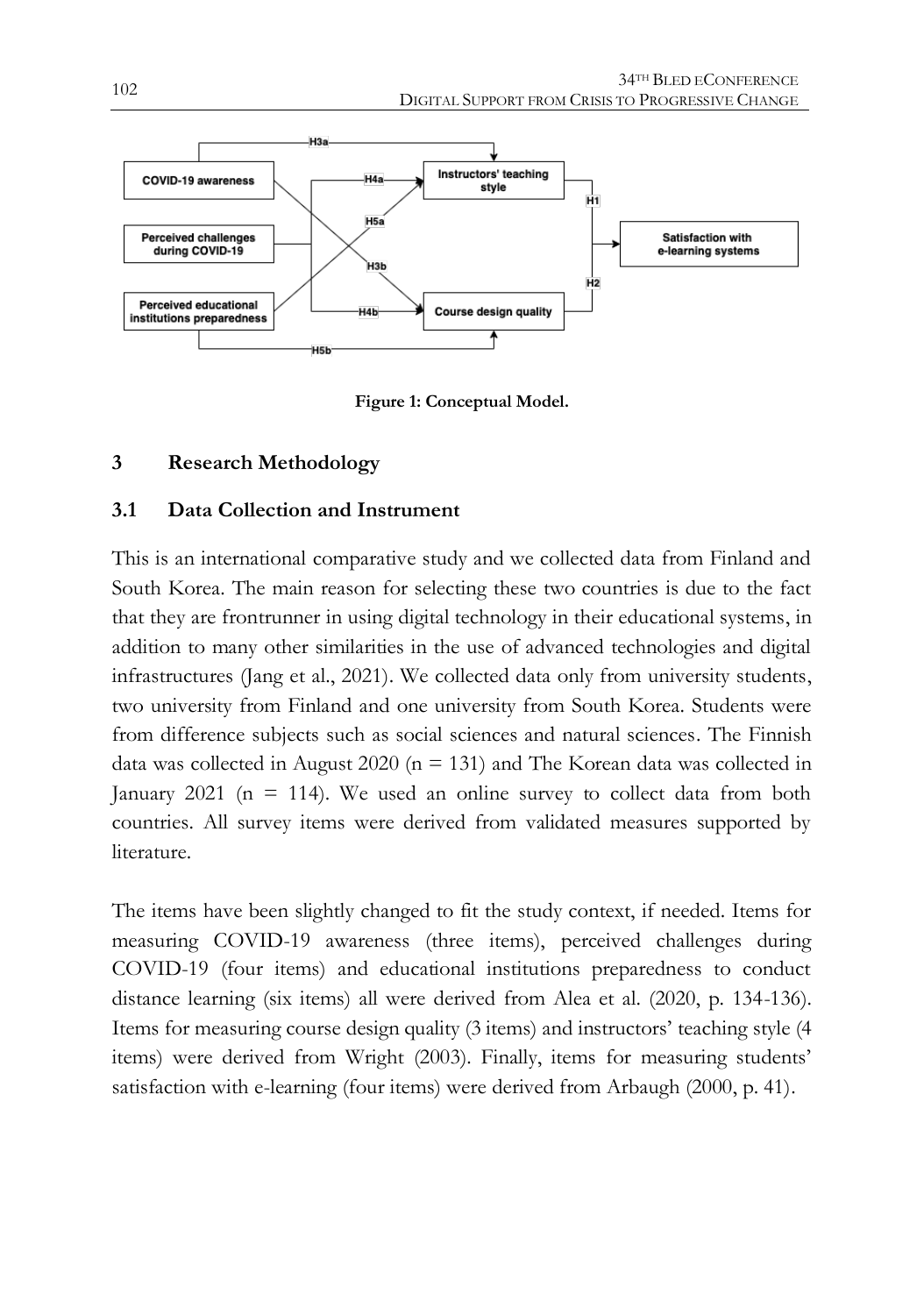#### **4 Results**

#### **4.1 Descriptive Results**

The average age of the respondents was 25.8 years-old for the Finnish sample (26.55 years-old for the South Korean sample). In the Finnish sample, there were 73 females and 56 males, and two students preferred not to indicate their gender. In the South Korean sample there were 69 females and 45 males. The use of e-learning systems in the Finnish sample was  $($  < 1 a year n = 61), (1-3 years n = 37), and  $($ three years  $n = 32$ ) and one student indicated never used it, whereas the use of elearning systems in the South Korean sample was  $( $a$  year  $n = 31$ ), (1-3 years  $n =$$ 51), and  $(>$  three years  $n = 32$ .

We used PLS-SEM to assess the path relationships proposed in our research model. PLS-SEM results showed that all factor loadings (except for few items) were above the recommended value of .70. In total, we used 24 items to measure the six constructs and retained 19 items for further analysis. All internal reliability and validity assessments such as Cronbach's alpha  $(\alpha)$ , Composite Reliability (CR) and the Average Variance Extracted (AVE) for all constructs were consistent with the recommended threshold values of .70, .70 and .50, respectively (Hair et al., 2019). However, the observed slightly low value of Cronbach's alpha (α) for COVID-19 awareness (.61). However, as Cronbach's alpha is a very conservative test, the CR value should instead be used to assess the internal reliability. The result showed the CR value for the COVID-19 awareness satisfied the recommend value, thus we establish the internal validity for this construct. The lowest value of CR was for COVID-19 awareness (.80) and the highest for satisfaction with e-learning systems (.93). Regarding the AVE values for the constructs, the lowest value was .66 and the highest was .80, see Table 1.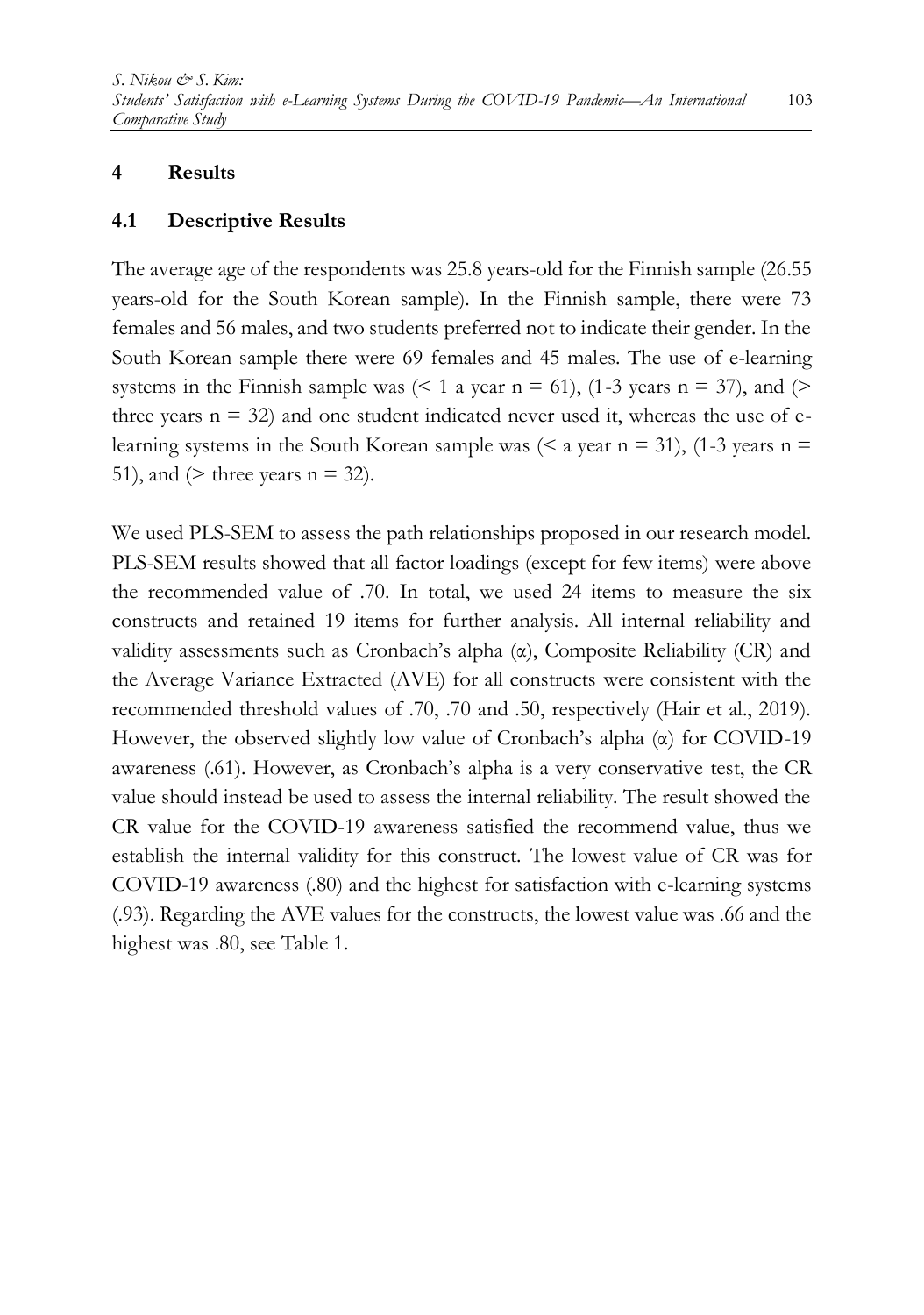| Construct                        | Items             | Loadin | Mean | Std. | $\alpha$ | CR  | <b>AVE</b> |
|----------------------------------|-------------------|--------|------|------|----------|-----|------------|
|                                  |                   | g      |      |      |          |     |            |
| COVID-19                         | CVID2             | .82    | 6.73 | .80  | .61      | .80 | .66        |
| awareness                        | CVID3             | .81    | 6.48 | 1.01 |          |     |            |
| Instructors'                     | ITS2              | .86    | 4.42 | 1.58 |          |     |            |
| teaching style                   | ITS3              | .77    | 4.88 | 1.48 | .76      | .86 | .68        |
|                                  | ITS4              | .84    | 4.45 | 1.63 |          |     |            |
| Course design<br>quality         | CDES1             | .84    | 4.91 | 1.74 |          |     |            |
|                                  | CDES <sub>2</sub> | .90    | 4.79 | 1.47 | .82      | .89 | .74        |
|                                  | CDES <sub>3</sub> | .83    | 4.1  | 1.66 |          |     |            |
| Perceived                        | PCHA2             | .79    | 4.81 | 1.79 |          |     |            |
| challenges during                | PCHA3             | .88    | 4.82 | 1.95 | .72      | .84 | .64        |
| COVID-19                         | PCHA4             | .72    | 5.18 | 1.85 |          |     |            |
|                                  | PEIP2             | .88    | 4.59 | 1.74 |          |     |            |
| Educational                      | PEIP3             | .86    | 4.81 | 1.66 |          |     |            |
| institutions                     | PEIP4             | .81    | 4.91 | 1.67 | .88      | .91 | .67        |
| preparedness                     | PEIP5             | .77    | 4.77 | 1.72 |          |     |            |
|                                  | PEIP <sub>6</sub> | .75    | 4.6  | 1.74 |          |     |            |
| Satisfaction with e-<br>learning | ESAT2             | .91    | 3.98 | 1.83 |          |     |            |
|                                  | ESAT3             | .92    | 3.71 | 1.87 | .88      | .93 | .80        |
|                                  | ESAT4             | .86    | 3.42 | 1.84 |          |     |            |

**Table 1: Descriptive Statistics**

#### **4.2 Convergent validity and discriminant validity**

We also assessed the convergent validity to make sure that all measures within each construct which are theoretically expected to relate to one another, were in fact related to each other. Regarding the convergent validity, the values of average variance extracted (AVE) were used to establish the convergent validity in this research. As shown in Table 2, all the AVE values were above the recommended threshold of .50. As per discriminant validity assessment to establish that a construct is different from other constructs, we used the Fornell Larcker criterion. As such, we assessed the AVE scores, all values were lower than the shared variance for all model constructs, see Table 2. Therefore, the discriminant validity was established in this research based on Fornell Larcker criterion (Fornell and Larcker 1981).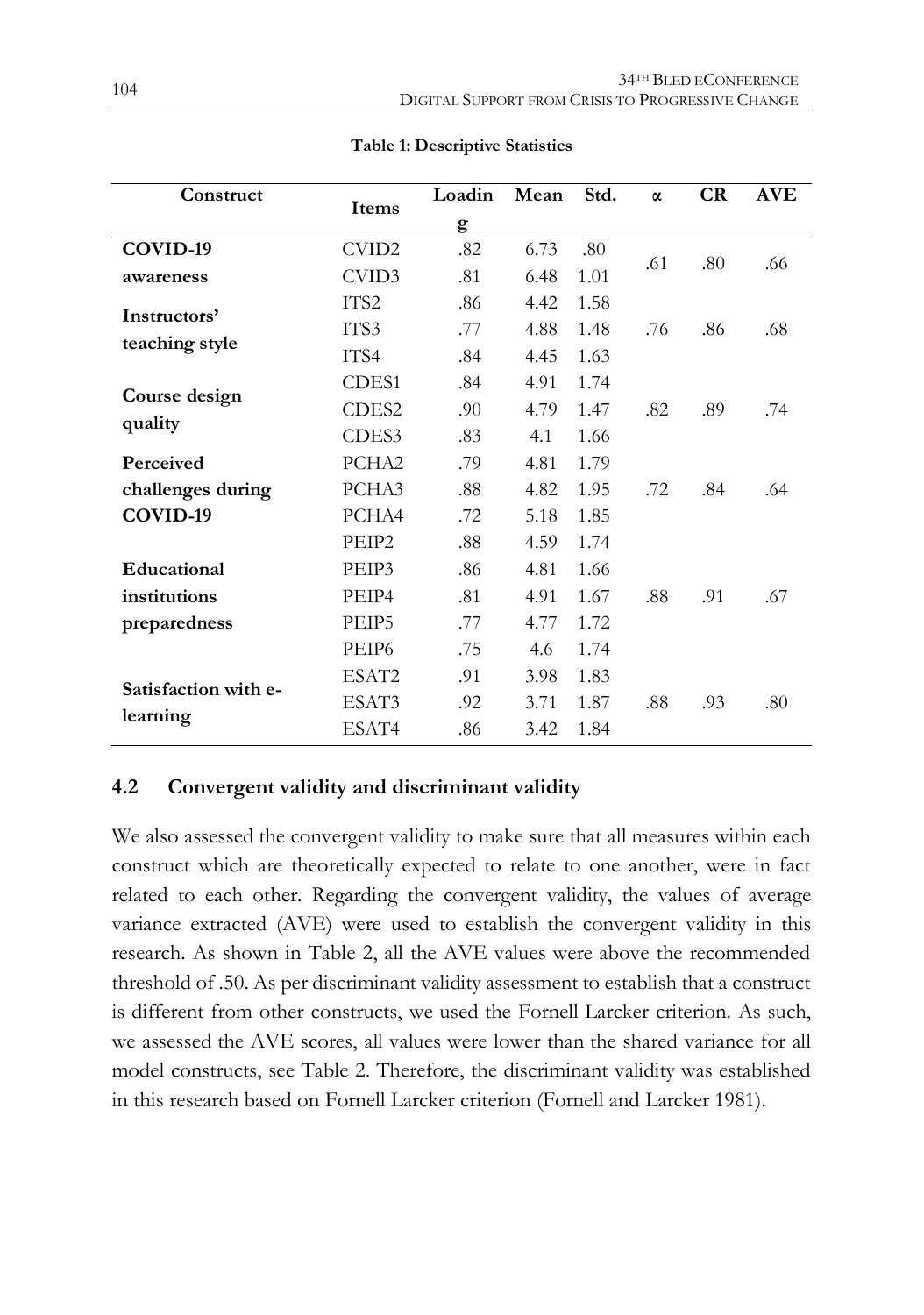|                              | CVID | <b>CDES</b> | <b>ITS</b> | <b>PCHA</b> | <b>PEIP</b> | <b>ESAT</b> |
|------------------------------|------|-------------|------------|-------------|-------------|-------------|
| COVID-19 awareness           | .813 |             |            |             |             |             |
| Course design qualiy         | .270 | .857        |            |             |             |             |
| Instructors' teaching style  | .230 | .570        | .823       |             |             |             |
| Perceived challenges during  | .083 | $-189$      | $-.211$    | .798        |             |             |
| COVID-19                     |      |             |            |             |             |             |
| Educational institutions     | .229 | .559        | .535       | $-129$      | .817        |             |
| preparedness                 |      |             |            |             |             |             |
| Satisfaction with e-learning | .218 | .549        | .462       | $-.404$     | .426        | .897        |

**Table 2: Discriminant Validity**

#### **4.3 Structural Results**

It should be mentioned that when we report on the structural results, values for the South Korean sample are illustrated in the bracket.

The SEM results showed that the satisfaction with e-learning systems was explained by variance of 28% for the Finnish sample [45% South Korean sample], followed by instructors' teaching style 26% for the Finnish sample [56% South Korean sample] and course design quality 39% for the Finnish sample [34% South Korean sample], see Figure 2. According the SEM results, we found that both (i) the instructors' teaching style (β = .19; *t* = 2.381; *p* = .005 [β = .24; *t* = 3.101; *p* = .005]) and (ii) course design quality (β = .40; *t* = 4.693; *p* = .001 [β = .52; *t* = 6.404; *p* = .001]) significantly impact the satisfaction with e-learning; thus H1 and H2 were supported by the model and we did not find any differences between two samples.

Moreover, the results showed that while COVID-19 awareness had no significant effect on the instructors' teaching style for both samples; thus, rejecting H3a by the model, it had a significant effect on the course design quality ( $\beta$  = .17; *t* = 1.997; *p*  $= .005$  [β = .19; *t* = 3.110; *p* = .001]) for both sample; thus, supporting the H3b. Unlike our expectations, perceived challenges during COVID19 negatively impact both instructors' teaching style (β = -.17;  $t = 2.224$ ;  $p = .005$ ) and course design quality ( $\beta$  = -.19; *t* = 2.537; *p* = .005) for the Finnish sample only; therefore, H4a and H4b were both rejected by the model. Finally, perceived educational institutions preparedness directly and positively influenced both the instructors' teaching style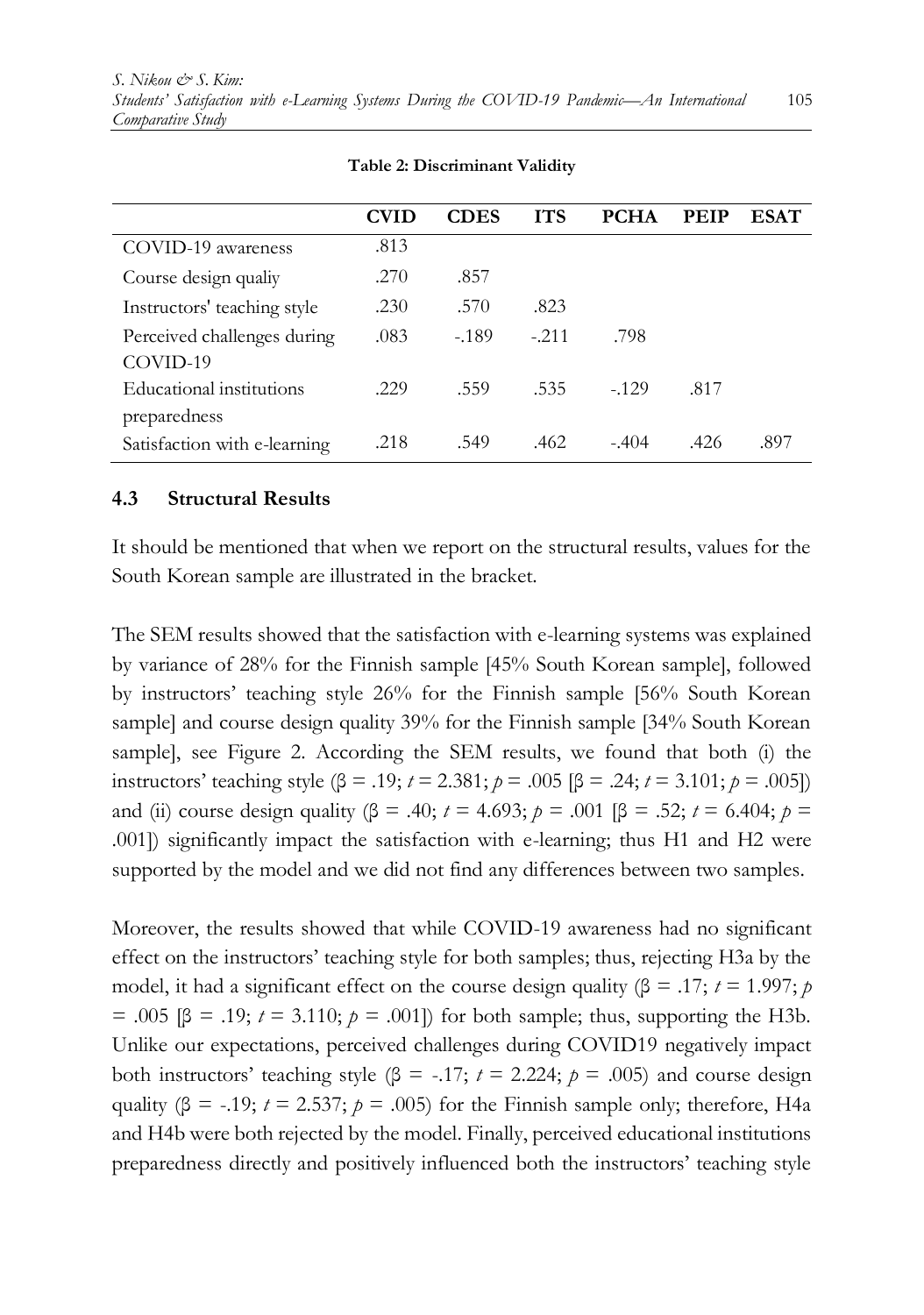$(8 = .40; t = 3.884; p = .001$  [ $\beta = .69; t = 13.191; p = .001$ ]) and course design quality  $(β = .51; t = 6.647; p = .001 [β = .50; t = 5.847; p = .001]$ ; thus, supporting the H5a and H5b.



**Figure 2: Structural model results (Korean results are presented in the brackets and bold)**

We also examined the model to see if the instructors' teaching style and course design quality mediate the paths between COVID-19 related factors to satisfaction with e-learning systems. The mediation test results revealed interesting results. For example, we found that the path between the perceived educational institutions preparedness to satisfaction with e-learning systems was partially mediated by both instructors' teaching style and course design quality for both samples. Also, we found that the path between perceived challenges during the COVID-19 to satisfaction with e-learning was partially mediated by the course design quality for the Finnish sample. For the South Korean sample, the path between COVID-19 awareness to satisfaction with e-learning systems was partially mediated by the course design quality.

#### **5 Discussions**

According the SEM results, we could conclude that both intermediate factors (instructors' teaching style and course design quality) that affect how the e-learning process is conducted impact both the Finnish and the South Korean students in a similar manner. This finding indicates, although, we found different results when we examined the impact COVID-19 related factor, for both groups these factors are considered to be important elements of the satisfaction with e-learning systems. Moreover, we also found that, for both groups of students, the effect of COVID-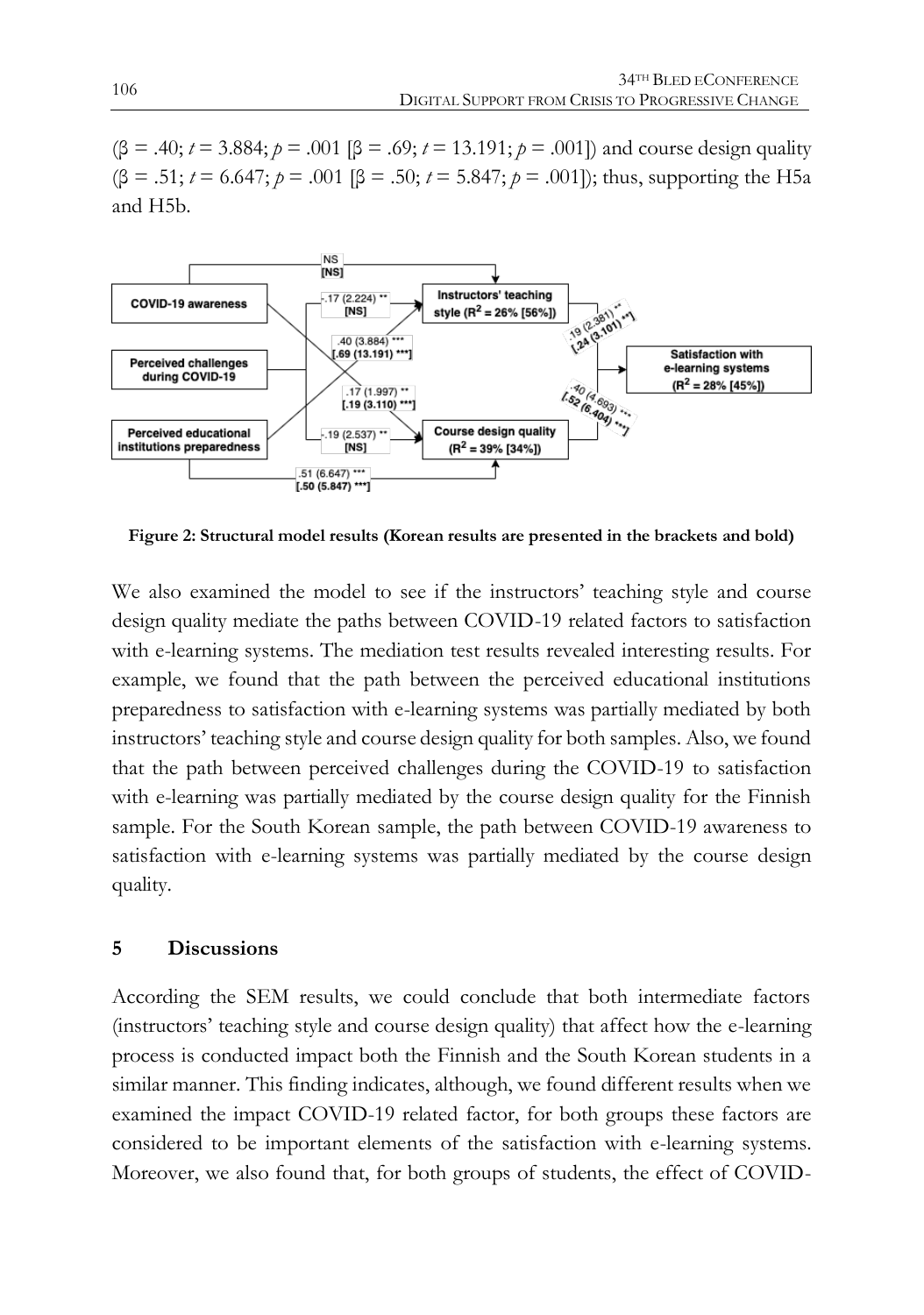19 awareness to instructor's teaching style is not significant. In fact, the effect of this factor was only significant to the course design quality. Nonetheless, through the mediation test, we found that the effect of COVID-19 awareness to satisfaction with e-learning is indirect and mediated through course design quality. The SEM results show that the effect of perceived educational institutions preparedness to both instructors' teaching style and course design quality is significant and positive for both groups of students. This is rather important finding, because it shows the importance of the educational institutions and their readiness to provide distance education during the COVID-19. Finally, the effect of perceived challenges during COVID-19 to instructors' teaching style and course design quality was significant only for the Finnish sample. This is rather surprising, asit indicates that for the South Koran sample all COVID-19 related factors such as perceived challenges during the COVID-19 were not important. However, intermediate factors, e.g. educational institutions preparedness deems to be important and significant, as it had the strongest effect on the instructors' teaching style and course design quality effect.

#### **6 Conclusion and Limitations**

This paper investigates factors that impact students' satisfaction with e-learning systems during the lockdown of the COVID-19 pandemic. We theoretically contribute to literature in threefold manners. First, we develop and empirically investigate an integrated theoretical model, where not only conventional factors (e.g. instructors teaching style) are incorporated into the model, but also a more contextual related factors in relation to the COVID-19 situation are conceptualised in the model. The results show that contextual factors may directly or indirectly impact students' satisfaction with e-learning systems. Second, by conducting an international comparative research, we contribute to literature by showing different perceptions towards COVID-19 related factors between the Finnish and the South Korean students and how these factors impact their satisfaction with e-learning systems. For instance, for the Finnish students perceived challenges during the COVID-19 is considered to be important but the effect is negative on both instructors' teaching style and course design quality. Also, for the South Korean sample, the school readiness to facilitate the distance learning is considered to be positively associated with both instructors' teaching style and course design quality. Thirdly, regardless of the importance of technology in education, the educational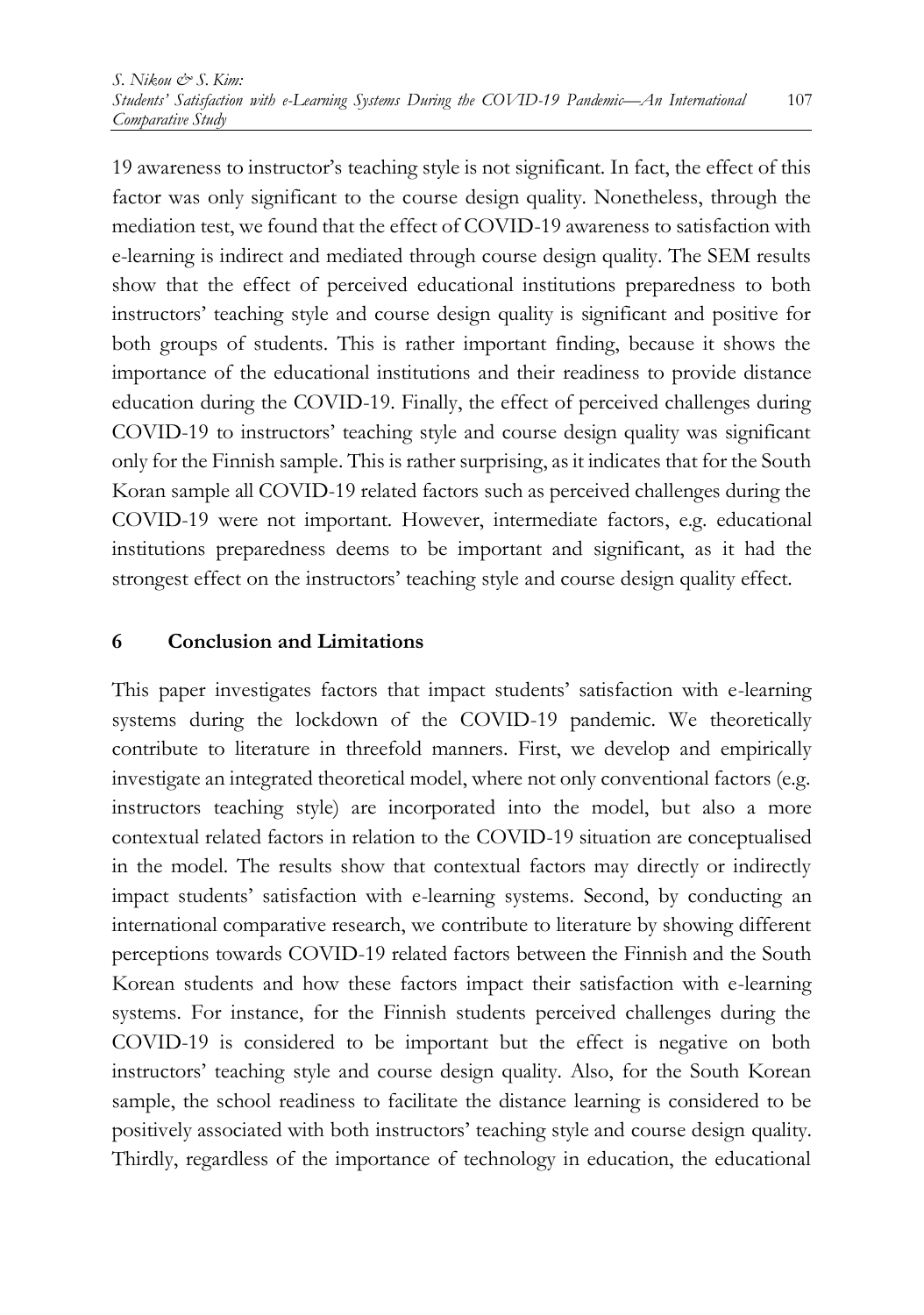institutions preparedness to implement and execute e-learning played a central role in boosting students' satisfaction with e-learning systems.

From a more practical standpoint, the results provide useful and new insights for decision-makers at the educational institutions on how advanced learning tools (e.g. LMS) can be used to conduct distance learning and e-learning, while taking contextual factors into account. This is important, because online courses have been available to some extent in both Finnish and South Korean universities. However, due to COVID-19 circumstances it is inevitable that most lectures should be given online. Therefore, it is recommended that educational institutions should have additional efforts and measures to enhance students' satisfaction with e-learning. There are some limitations in this paper too. For example, all participants selfreported that they were students at the time the data was collected, and we were unable to verify this issue as the survey was conducted online. Also, we only collected data from students; however, we believe that teachers' perceptions must also be further studied. Finally, we cannot claim that the results can be generalised and might be applicable only to context of this research.

#### **References**

- Aavakare, M., & Nikou, S. (2020). Challenging the Concept of Digital Nativeness–Through the Assessment of Information Literacy and Digital Literacy. In International Conference on Well-Being in the Information Society (pp. 211-225). Springer, Cham.
- Aboagye, E., Yawson, J. A., & Appiah, K. N. (2021). COVID-19 and E-learning: The challenges of students in tertiary institutions. Social Education Research, 1-8.
- Al-Busaidi, K. A., & Al-Shihi, H. (2010). Instructors' acceptance of learning management systems: A theoretical framework. Communications of the IBIMA, 2010, 1-10.
- Al-Rahmi, W. M., Othman, M. S., & Yusuf, L. M. (2015). Exploring the factors that affect student satisfaction through using e-learning in Malaysian higher education institutions. Mediterranean Journal of Social Sciences, 6(4), 299.
- Alea, L. A., Fabrea, M. F., Roldan, R. D. A., & Farooqi, A. Z. (2020). Teachers' Covid-19 Awareness, Distance Learning Education Experiences and Perceptions towards Institutional Readiness and Challenges. International Journal of Learning, Teaching and Educational Research, 19 (6), 127-144.
- Almaiah, M. A., Al-Khasawneh, A., & Althunibat, A. (2020). Exploring the critical challenges and factors influencing the E-learning system usage during COVID-19 pandemic. Education and Information Technologies, 25, 5261-5280.
- Arafat, S., Aljohani, N., Abbasi, R., Hussain, A., & Lytras, M. (2019). Connections between e-learning, web science, cognitive computation and social sensing, and their relevance to learning analytics: A preliminary study. Computers in Human Behaviour, 92, 478-486.
- Arbaugh, J.B. (2000). Virtual classroom characteristics and student satisfaction with internet-based MBA courses. Journal of management education, 24(1), 32-54.